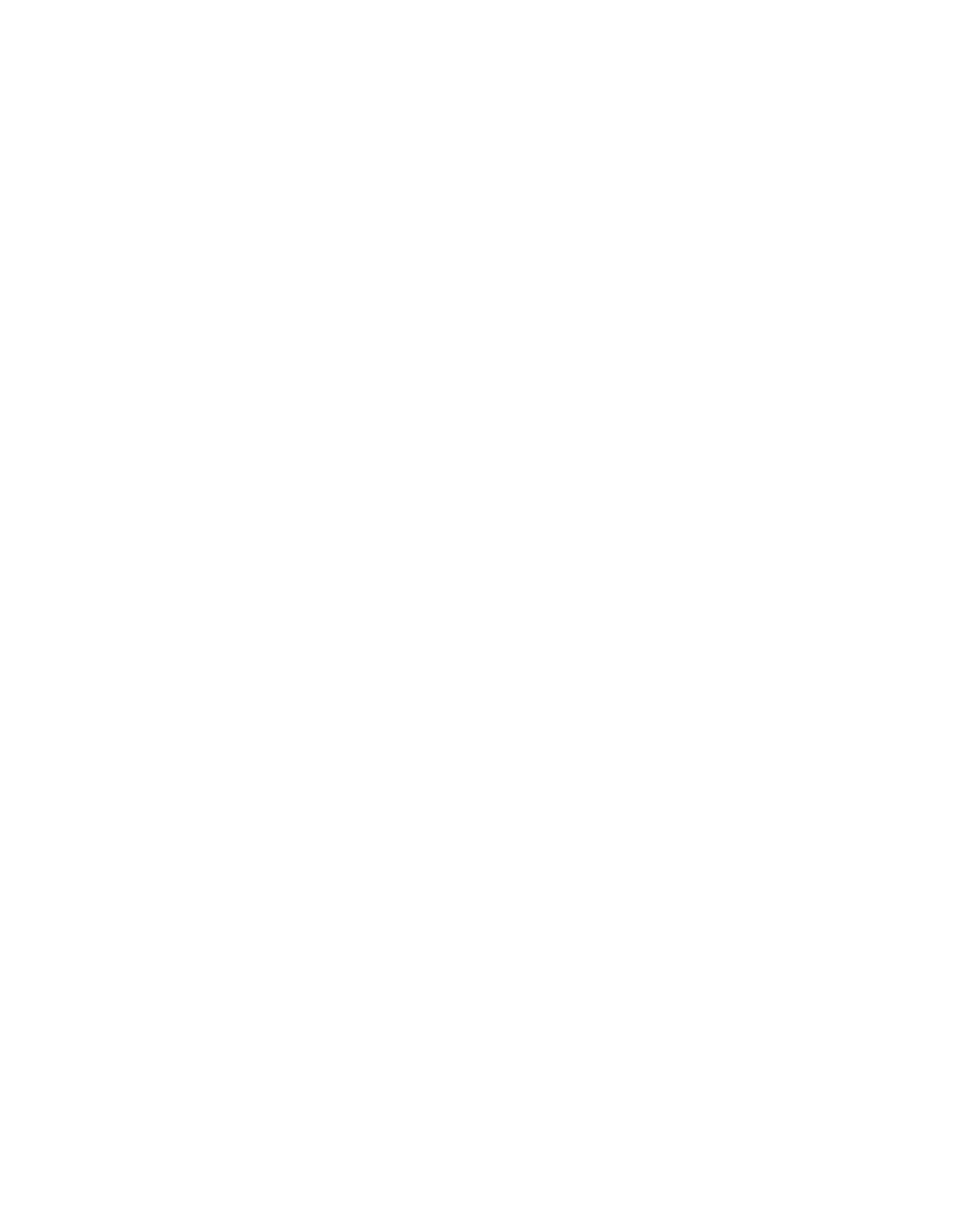

## **BACKGROUND**

The cell is considered the basic unit of life. All living things on Earth are composed of cells. These living things can take the form of very simple unicellular organisms, such as bacteria, to large and complex multicellular organisms such as elephants or humans. Although we can generalize about animal cells, in a multicellular organism cells are specialized, they have specific jobs and these jobs are reflected in their shape. These specialized cells are organized into tissues, tissues organized into organs and specialized organs organized into complex organisms. Students will often be familiar with various different kinds of cells, discussing these will help to highlight the fact that cells are designed specifically for their jobs.

## **Red Blood Cells**

 There are about 25 trillion red blood cells in the human body. Red blood cells are unique in that they do not contain genetic material; they discard their nuclei soon after being made in the bone marrow. Red blood cells have a protein called hemoglobin that binds and carries oxygen to all of the other body cells. Red blood cells are made at the tremendous rate of 120 million every minute and live in the body for about 4 months. These small, round and flexible cells are well designed to travel through the narrow veins and capillaries of the circulatory system.

## **White Blood Cells**

 There are five major types of white blood cells in the human body. They each have specific functions but in general the job of the white blood cells is to protect the body from infection by viruses and bacteria. Two important types of white blood cells are the phagocytes and lymphocytes. Phagocytes eat bacteria that infect the body to protect it and also eat dead body cells. Lymphocytes make antibodies. Antibodies are proteins that specifically tag invaders for destruction. Like red blood cells, white blood cells are made in the bone marrow. There are 5,00 to 10,000 white blood cells in a drop human blood and this number increases when the body is infected with a virus or bacteria.

## **Neurons**

Neurons, nerve cells or brain cells are the cells that make up the nervous system. These cells have long branches, called axons; the axons have smaller branches called dendrites. The long branches of the nerve cells make it possible to send messages long distances, and to receive messages from all areas of the body. Nerve cells carry messages around the body, from one nerve cell to another and from nerve cells to muscle cells. Until recently, scientists believed that nerve cells could not regenerate; that is, if a nerve cell was destroyed, a new cell would not be made to replace it. However, there is now evidence that some types of nerve cells are able create new cells.

## **Muscles**

 Muscle cells are responsible for movement. Muscle cells are long, thin and flexible. They are organized into bundles and a bundle of muscle cells make up a muscle. Muscle cells contain two important proteins, actin and myosin, which allow them to stretch. Unlike red blood cells, that do not have nuclei, muscle cells are multi-nucleated; they have more than one nucleus per cell.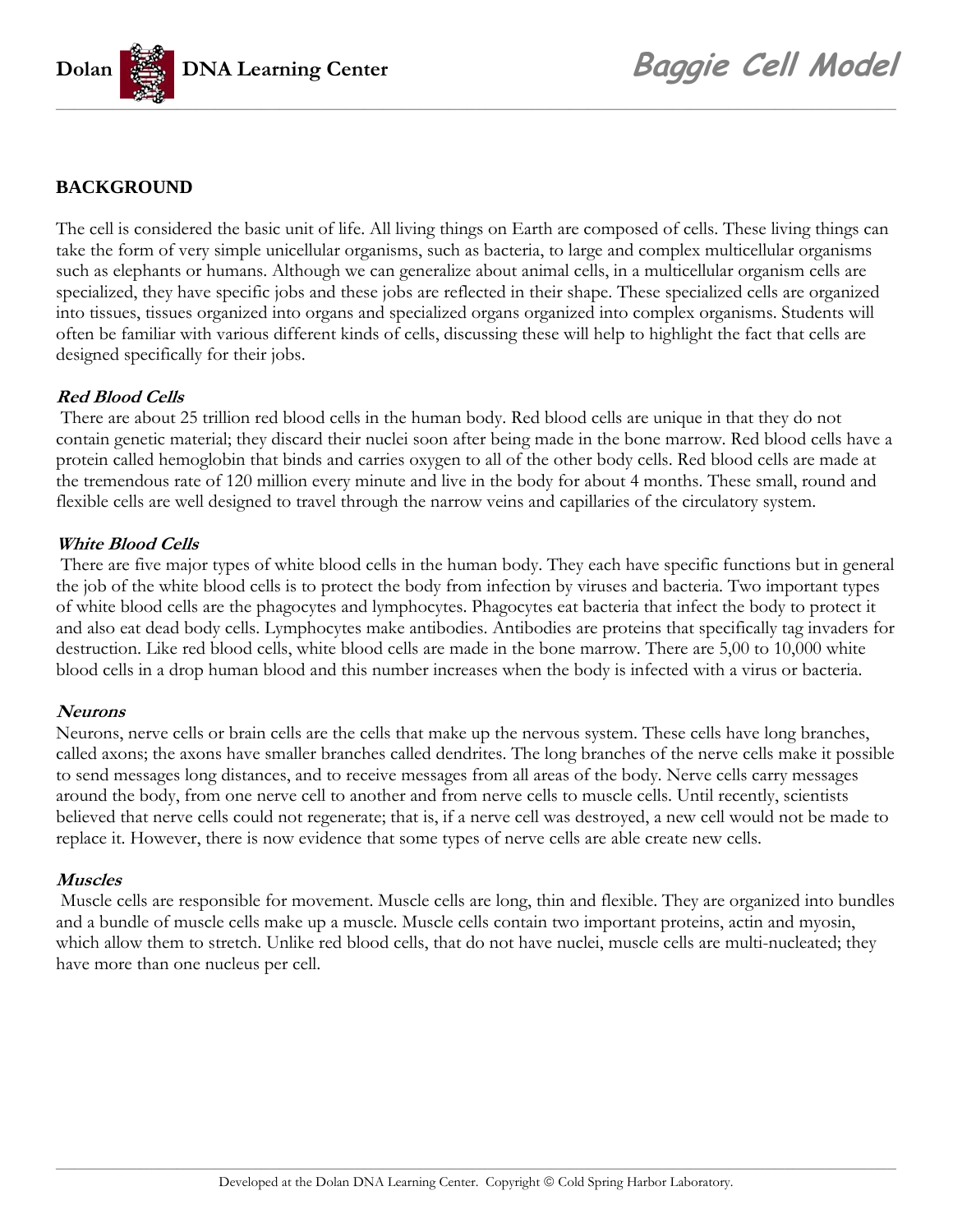

## **Form Fits Function**

As mentioned previously, the shape of the cell is intrinsically connected to its job. This is a concept in biology referred to as "form fits function". That is, the shape of a cell determines its job. The red blood cell provides an excellent example. The small, round, flexible shape of the cell makes it possible to fit through veins and capillaries; red blood cells often twist to fit through passages half the width of the cell itself. Sickle cell anemia is a disease where the red blood cells have an unusual shape; they are shaped like half moons or sickles. These cells tend to get stuck in narrow veins and block the flow of blood. When this happens, people with sickle cell anemia experience mild to extremely painful "crises". These red blood cell aggregates can also lead to stroke, blindness, damage to lungs, kidneys or the heart. This disease provides an excellent example where a change in the shape of the cell interferes with the cell doing its job.

Although animal cells are specialized, when observed from the inside, they are very similar. In this way cells are similar to people. Humans beings look different from each other on the outside, but are all similar on the inside, everyone has a heart, lungs, muscles, skeleton, etc. All animal cells have similar parts that help them to do their specific, specialized jobs. The goal of this activity is to help students acquire an appreciation for the diversity of cell types and to learn the parts of a cell which helps it to do its job.

As will be further outlined, the cell can be compared to a factory. Like a factory, a cell consists of many individual parts that work together for a common purpose. These parts are described below.

## **The Cell Membrane**

The cell membrane provides the cell with its shape and structure. The cell membrane is made of lipids, or fats, which are stacked in two layers around the cell (lipid bi-layer). The cell membrane is a soft, flexible structure that protects the inside of the cell from the outside world. The cell membrane is semi-permeable. This means that the cell can allow substances it needs in through the membrane, such as oxygen and nutrients, and keeps substances that may harm the cell out.

## **Nucleus**:

The DNA is located inside the nucleus. The DNA does not leave the nucleus, instead it send messages out from the nucleus to rest of the cell.

## **DNA**

DNA is the hereditary material of the cell, arguably the most important molecule in the cell. DNA is arranged into a twisted ladder, or double helix, shape. The complete genetic instructions are present in each cell. In a human cell, if the DNA could be stretched out to its complete length, it would measure 6-8 ft or 2 m. To fit inside the nucleus, the DNA is packaged into 46 chromosomes. Chromosomes are passed from parents to children; each parent contributes 23 chromosomes to their offspring, resulting in a total of 46. DNA is an acronym for Deoxyribonucleic Acid, the full name of this molecule.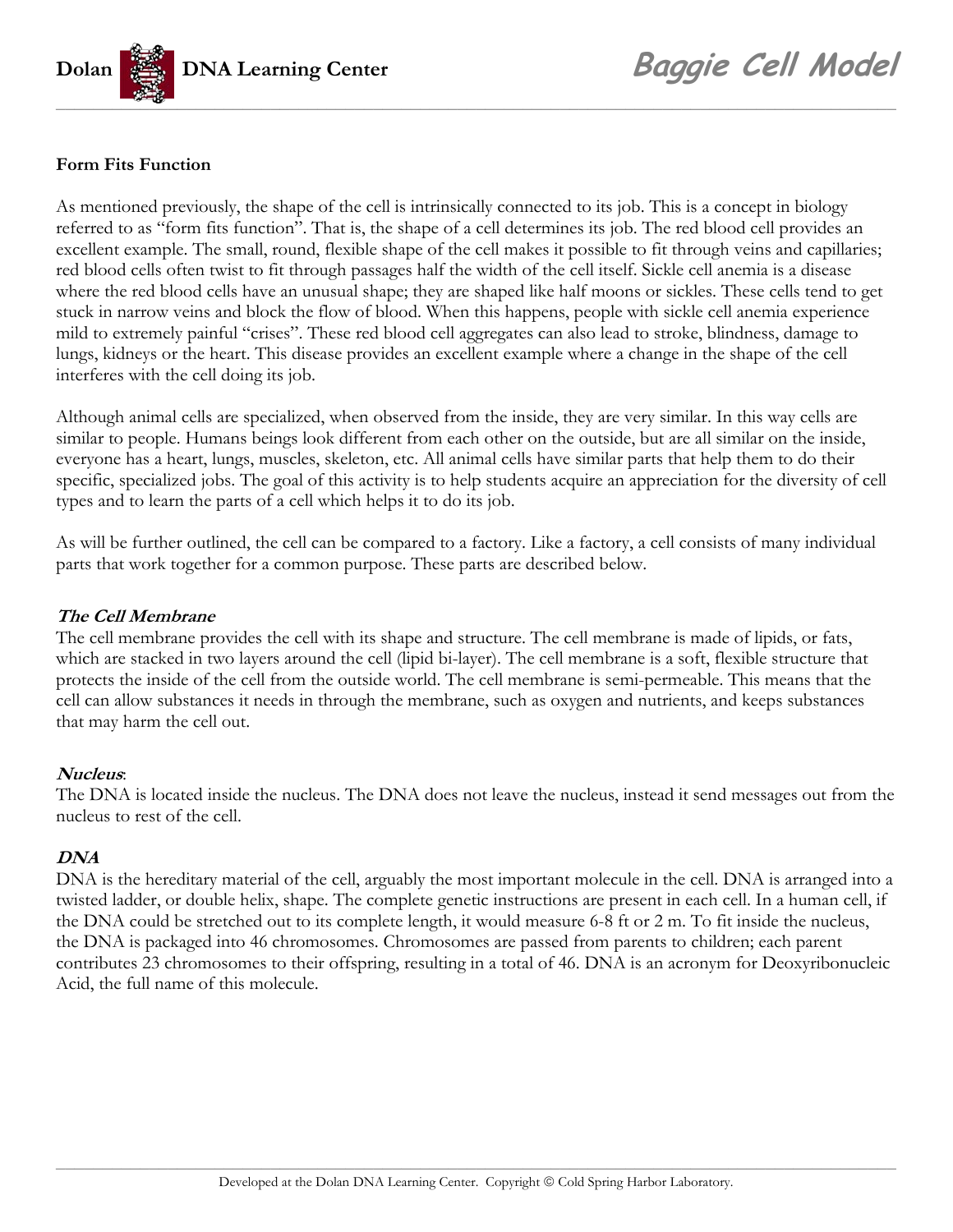

## **The Organelles**

The word organelle means "little organ". The organelles are the microscopic organs of the cell, the individual workers that make it possible for the cell to conduct necessary life functions. Note that, like the cells discussed previously, each organelle has a distinct shape that qualifies it for its specific role.

## **Mitochondria**

The mitochondria are responsible for converting glucose in the blood stream into a pure form of energy that cells can use. For this reason, the mitochondria can be considered the "power plants" of the cell.

## **Endoplasmic Reticulum**

The endoplasmic reticulum, or the ER, acts as a hallway that molecules in the cell travel through. There are two types of ER: rough and smooth. The rough ER is covered with ribosomes and the smooth is not.

## **Golgi Apparatus**

The role of the Golgi apparatus is to package molecules or proteins for secretion out of the cell. These secreted molecules act as messages sent from one cell to another.

## *Lysosome*

 The lysosome breaks down molecules in the cell. In human cells, lysosomes break down organic material to be re-used by the cell. For example, in a human liver cell, half of all the molecules in the cell are recycled every week.

## **Other structures**

## **Ribosome**

 Ribosomes make proteins. A messenger molecule, called RNA, caries instructions from the DNA for protein production to the ribosome. The ribosome "reads" the RNA and attaches amino acids together in a chain. This chain folds to make a protein. Proteins play very important roles in the human body, from the keratin that makes our hair, to the melanin that gives us our skin its color, and the enzymes of the digestive system.

## **Microtubule**

 Microtubules are rod-like structures that help the cell to maintain its shape. Microtubules can also act as a railway system that other molecules travel on to move through the cell.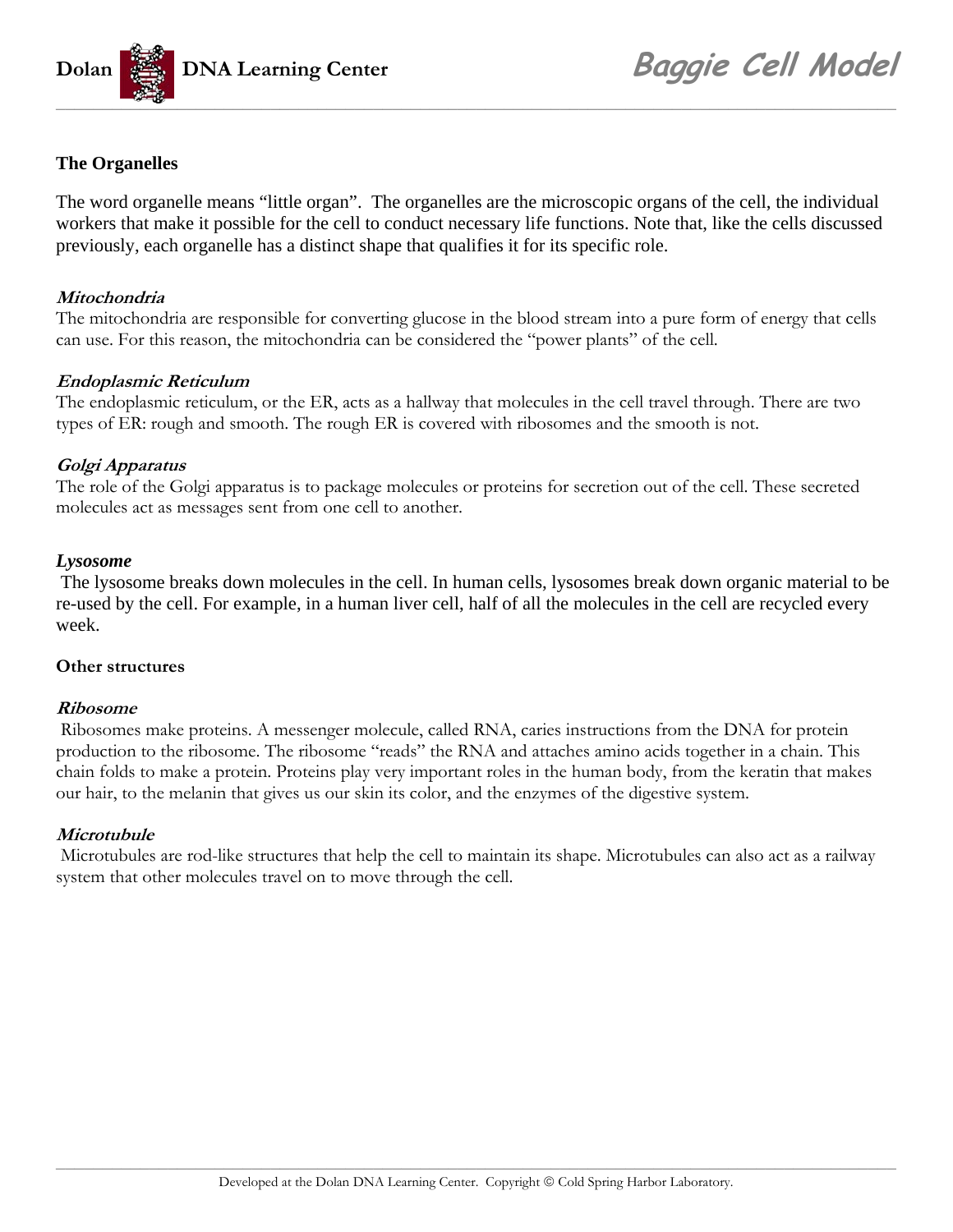

## **Description of Activity**

This 1-hour lesson is an introduction to the basic structure and function of the animal cell for students in grades 5 through 8. Using a simple factory analogy, students learn how the major parts of a cell work together to make a product. Making a macroscopic cell model helps young people visualize the abstract world of the microscopic cell.

## **Learning Outcomes**

Students will:

- discuss the functional variation among animal cells.
- discover that in nature "form fits function".
- identify organelles and other structures by their scientific names.
- learn how the organelles and other structures work together in a cell, much like in a factory.
- build a macroscopic model of an animal cell.

## **Assumptions of Prior Knowledge**

Students should know that microscopic cells are the building blocks of all living things. In animals, cells are arranged into tissues, tissues into organs and organs into organ systems.

## **Misconceptions**

Students may believe that all cells are exactly the same. Students might assume that because cells have different external appearances and functions, they will also vary greatly internally. Students may believe that the human body is one unit, and not a working system of many units.

## **Lesson**

#### **Materials and Equipment**

- 250 ml beakers or 16 oz. plastic cups: 1 per student
- Empty soda bottle or jug for water
- Food storage bags, gallon size: 1 per student
- Paper plates: 1 per student
- Assorted beans: Navy, Pinto, Kidney, Lima, Split Pea: 1 package of each
- Spaghetti, broken into small pieces: 1 package
- 2 " plastic eggs-1 per student
- Thread, 6-foot pieces: 1 per student
- Unflavored gelatin: 2 tbsp. per student

#### **Purchasing Information**

• Plastic eggs- Oriental Trading Co.

#### **Before Class**

- Prepare cell images to show students during lesson.
- Photocopy the corresponding student worksheets (Animal Cell diagram and Factory worksheet).
- Prepare a small "buffet" of beans and spaghetti. Each bean type should have it's own plate**.**
- Prepare thread by cutting it into 6-foot lengths.
- Place a plastic baggie, plastic egg and 6" piece of thread into each beaker or cup.
- Fill empty soda bottle or jug with water.

#### **During Class**

- Review how all living things are composed of cells and that they are considered "the building blocks of life."
- Observe various cell types from photos or drawings (neurons, blood cells etc.). Remind students that cells are microscopic.
- Discuss that these cells have different external appearances because they have different jobs or functions. For example, the smooth round shape of a red blood cell helps it to travel through small blood vessels, while the long thin branchy shape of a nerve cell helps it to send signals to multiple cells of the body. Scientists call this "form fits function."
- Discuss that although they may look different and have different functions, internally these cells are quite alike.
- Like factories, cells make products. These products are required for survival. Ask the students to list the various parts of a factory, such as the machines and workers, on the Factory worksheet.
- Pass out the Animal cell diagram and help students determine which cell structures look like they might have the same purpose/function as the items found in a factory. Record this on the Factory worksheet.
- Demonstrate that cells are factories that make proteins. For example, skin cells can produce the protein melanin, and hair and nails are made of the protein keratin.
- Help the students to determine which of the presented materials (beans, baggie, plastic egg, thread, gelatin, water) could represent each part of the cell in a model, and record on the Factory worksheet.
- Demonstrate how to assemble the cell model, and then ask each student to make a model as well.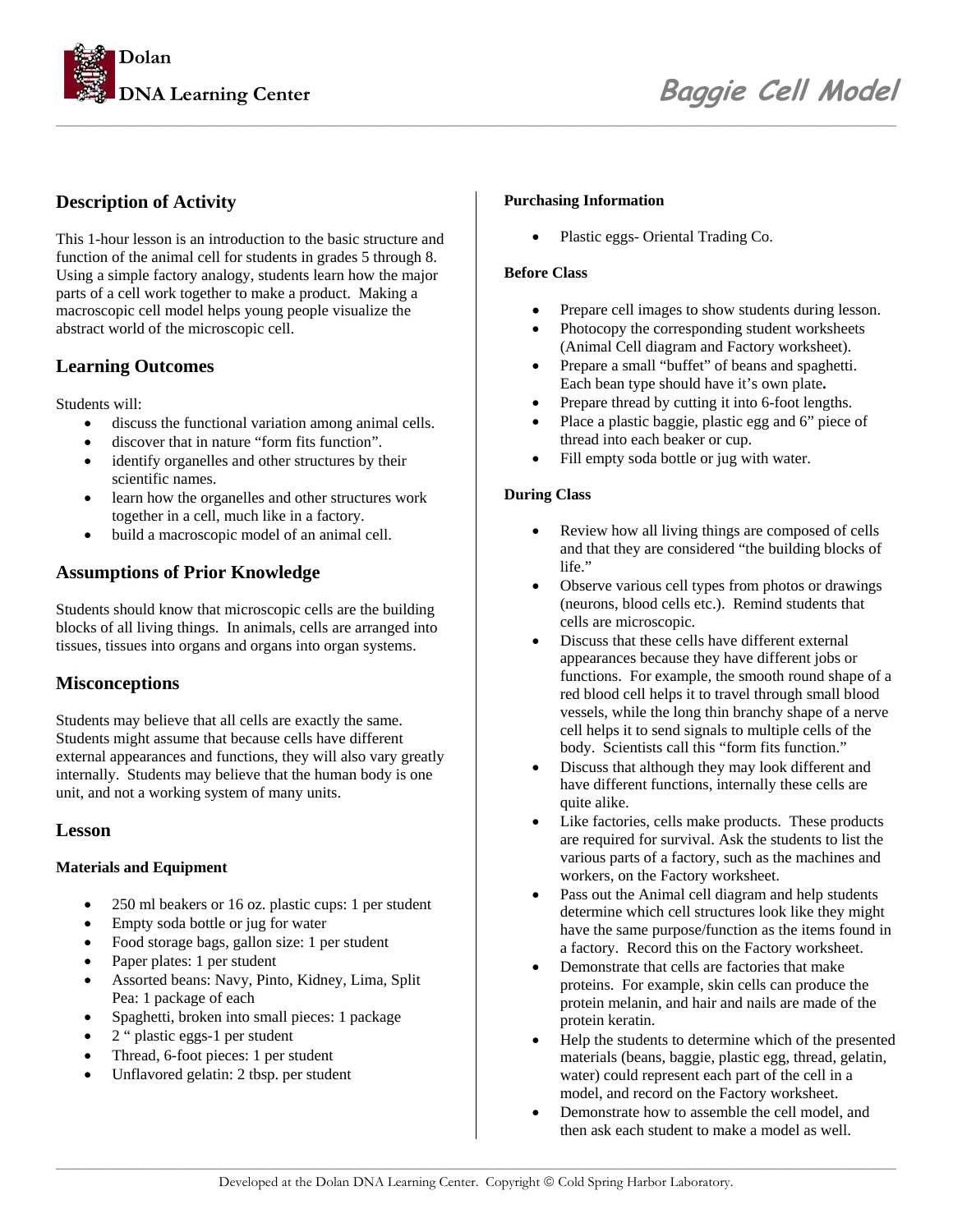

#### **Analysis and Discussion**

- Upon completion, instruct students to store their cell models in the refrigerator overnight. The gelatin should solidify.
- Discuss that in certain cells, because of their functions, one might find more of a certain type of organelle than in another cell. For example, muscle cells tend to have more mitochondria than other cells because of the energy demand.
- Discuss that almost every cell in the human body has the same DNA inside. Mature red blood cells and reproductive cells are exceptions. This means that potentially, almost every cell has all of the genetic information to create another person! Remind students that human babies are the result of a 9 month process of cell division that begins with a single fertilized egg.
- A fun review activity might be to dissect the cells and re-visit the various internal structures.

## **Further Explorations**

Make plants cell models and discuss the differences between plant and animal cells. Split peas can be used to represent the chloroplasts.

Make an "edible cell" with gelatin and fruit, or cake and candy.

Assign students individual organelles or cell types to report on. Students can give presentations to the rest of the class.

Students can discuss the transport of water into and out of the cell (osmosis) through the cell membrane. If no microscopes are available, place a slice of potato in distilled water and another slice in a salt solution. One will become soft and mushy while the other becomes firm. Discuss how the cells have lost water from the cytoplasm in salty water, but took in water to become firmer in distilled water.

#### **Resources**

**Websites** 

#### [www.cellsalive.com](http://www.cellsalive.com/)

Quill Graphics. This Internet site has fantastic electron micrographs of real cells.

#### [http://www.dnaftb.org](http://www.dnaftb.org/)

A Dolan DNA Learning Center Internet site. Use this site to explore various genetics concepts from inheritance to genetic engineering.

#### [http://www.dnai.org](http://www.dnai.org/)

A Dolan DNA Learning Center Internet site. Use this site to learn about the past, present and future of DNA science.

Films

"The Secret of the Code" 3-2-1 Contact, Children's Television Workshop, 1991.

"The Intricate Cell" American Cancer Society ACS Code: 2366.05

Books

Enjoy Your Cells Fran Balkwill and Mic Rolph, CSHL Press, 2002.

Have a Nice DNA Fran Balkwill and Mic Rolph, CSHL Press, 2002.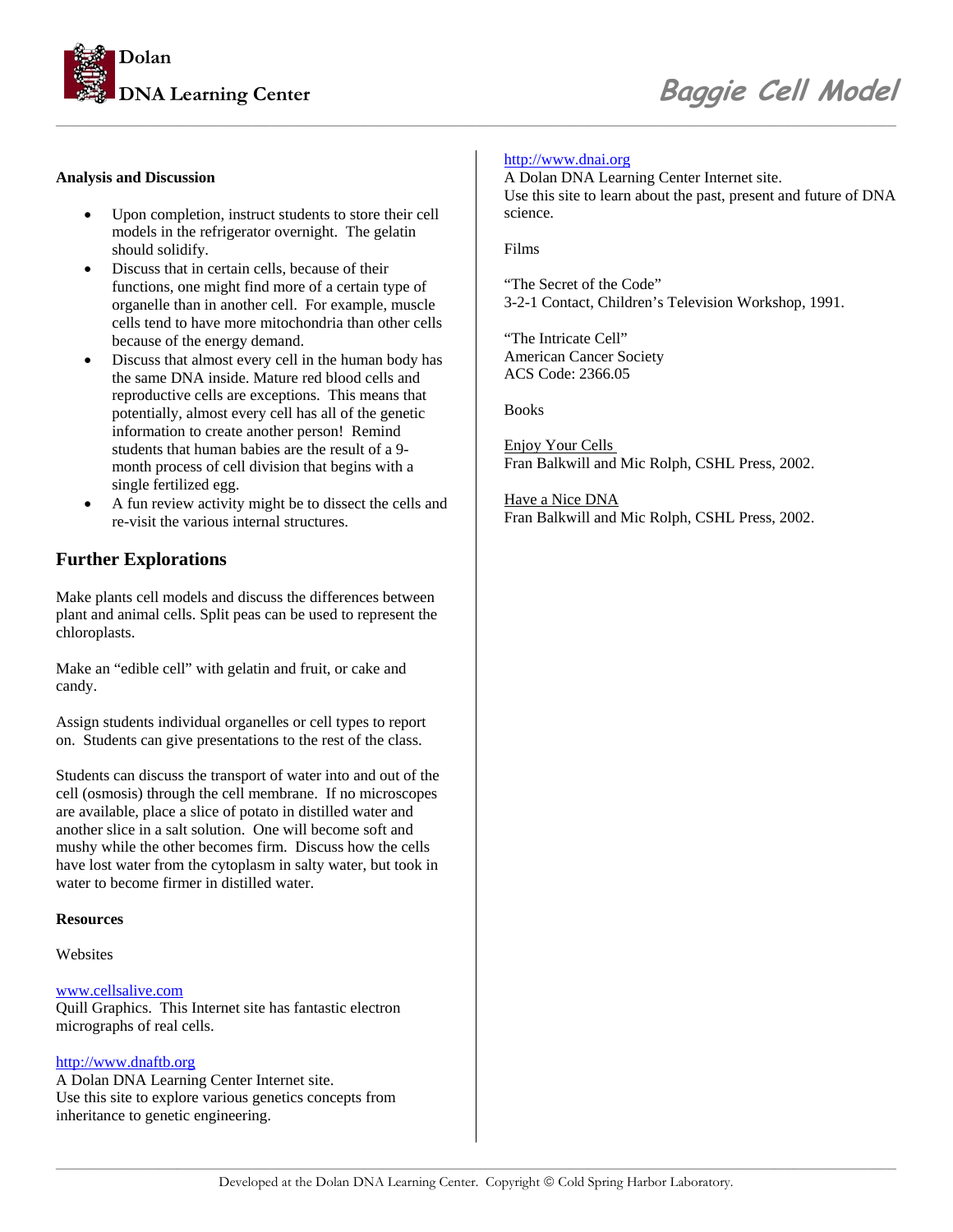

## **DNA Learning Center** *Baggie Cell Model*

## **Correlations**

#### **New York State**

NYS Standard 4: Science The Living Environment

- Living things are both similar to and different from each other and nonliving things.
- Organisms inherit genetic information in a variety of ways that result in continuity of structure and function between parents and offspring.
- The continuity of life is sustained through reproduction and development.

#### **National**

Content Standard C: Life Sciences Structure and functions in living systems

- Living systems at all levels of organization demonstrate the complementary nature of structure and function. Important levels of organization for structure and functions include cells, organs, tissues, organ systems, whole organisms and ecosystems.
- All organisms are composed of cells—the fundamental unity of life. Most organisms are single cells; other organisms, including humans, are multi-cellular.
- Cells carry on the many functions needed to sustain life. They grow and divide, thereby producing more cells. This requires that they take in nutrients, which they use to provide energy for work that cells do and to make the materials that a cell or an organism needs.
- Specialized cells perform specialized functions in a multicellular organism. Groups of specialized cells cooperate to form a tissue, such as a muscle. Different tissues are in turn grouped together to form larger functional units, called organs. Each type of cell, tissue, and organ has a distinct structure and set of functions that serve the organism as whole.

#### **AAAS Benchmarks**

Standard C: Cells

- Some living things consist of a single cell. Like familiar organisms, they need food, water and air; a way to dispose of waste; and an environment they can live in.
- Microscopes make it possible to see that living things are made mostly of cells.
- Some organisms are made of a collection of similar cells that benefit from cooperating. Some organisms' cells vary greatly in appearance and perform very different roles in the organism.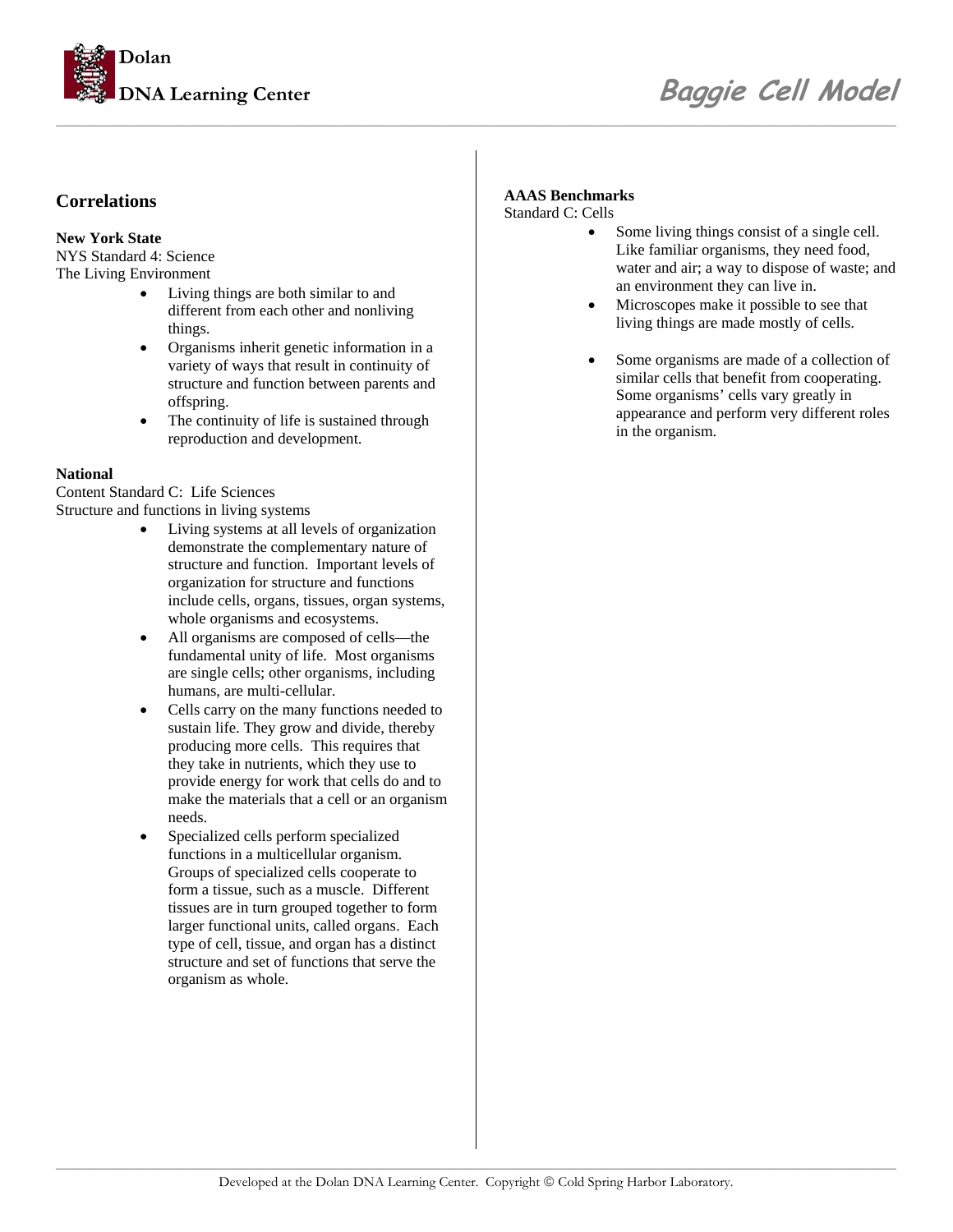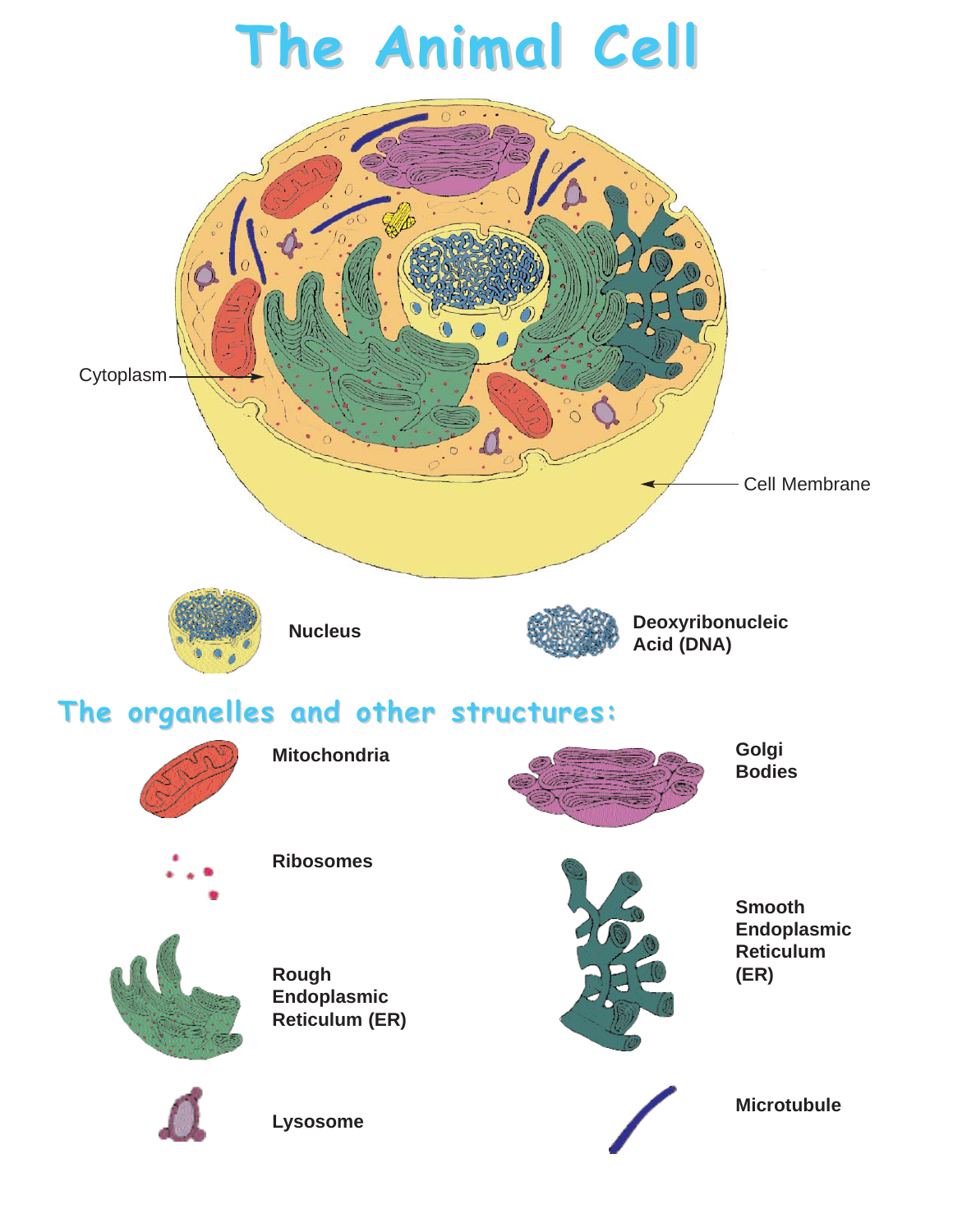The **cytoplasm** is the liquid environment of the cell. It is made mostly of water.



## The **cell membrane** covers the surface of the cell and helps to give the cell its shape.

It also controls what enters and exits the cell.

## **The genetic material:**



The **nucleus** is the storage center of the DNA. The nucleus is separted from the rest of the cell by a nuclear membrane.



**Deoxyribonucleic acid (DNA)** contains the instructions cells follow to carry out life functions.

## **What do the organelles and other structures do?**



The mighty **mitochondria** produce energy for the cell.



**Rough endoplasmic reticulum** (**ER**) is a pathway for molecules that travel through the cell. It is called rough because there are many ribosomes on its surface.



**Ribosomes** make proteins. There are millions of ribosomes in an average human cell.



**Golgi bodies** package proteins that are sent out of the cell.



**Smooth endoplasmic reticulum** (**ER**) is also a pathway in the cell. It is called smooth because there are no ribosomes on its surface.



**Microtubules** help to support the cell's structure.



**Lysosomes** are trash compactors of the cell. They store and break down materials from the cell.